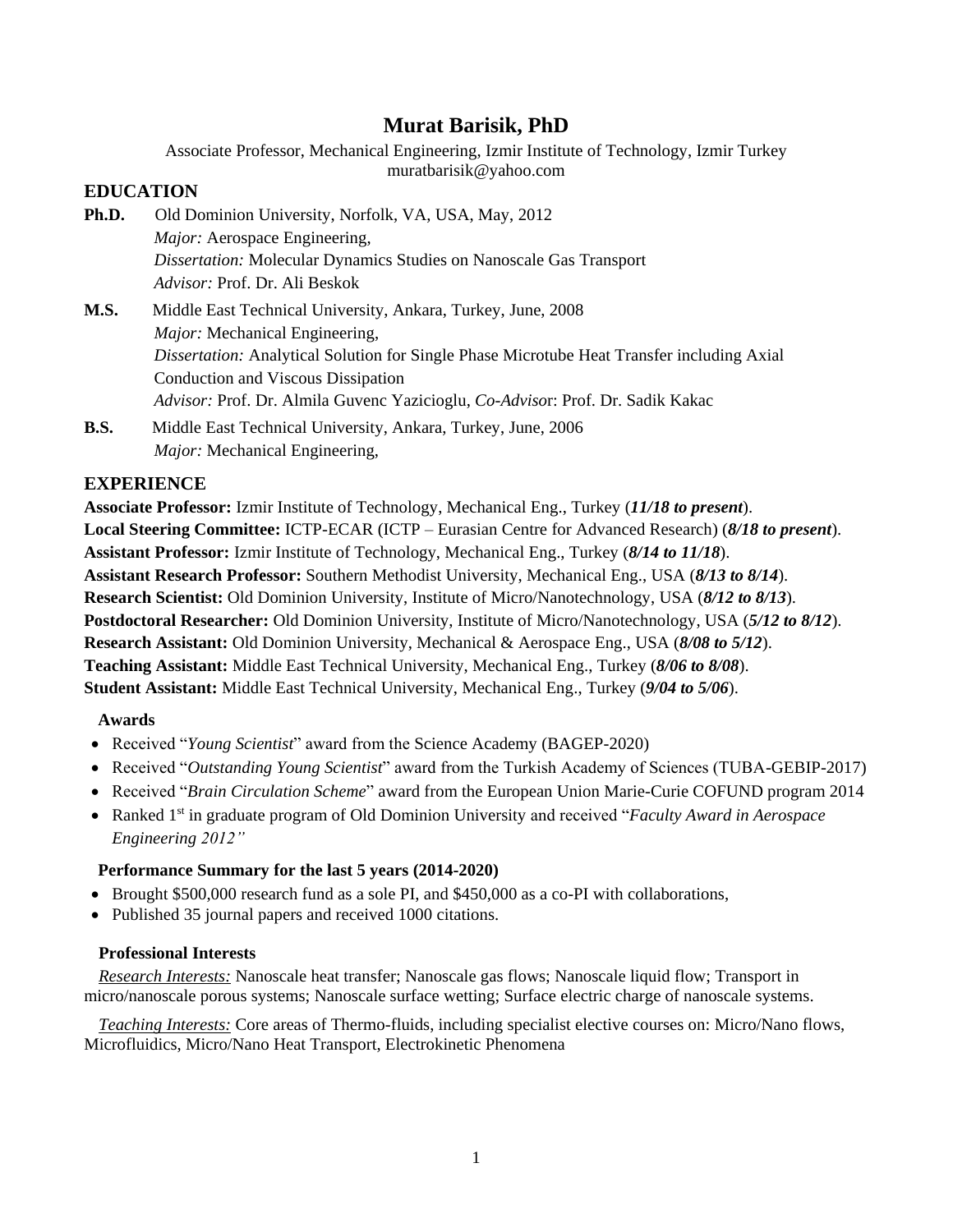### Curriculum Vitae

# **PROFESSIONAL ACTIVITIES**

### **Referee for the Following Professional Journals**

- Nature Communications
- Microfluidics and Nanofluidics
- Chemical Physics Letters
- Physics of Fluids
- International Journal of Thermal Sciences
- Langmuir
- Physical Review E

# **Organizer of the Following International Conferences**

- International Porous and Powder Materials Symposium and Exhibition, Mugla, Turkey, September 2019
- $\bullet$  14<sup>th</sup> Nanoscience and Nanotechnology Conference, Cesme, Turkey, September 2018
- Symposium on Advances in Thermal and Fluid Sciences, Urla, Turkey, June 2018
- International Porous and Powder Materials Symposium and Exhibition, Aydın, Turkey, September 2017

# **TEACHING**

# **Courses**

- *Heat Transfer,* ME340 (2020-Fall, 2020-Spring, 2019-Fall, 2018-Fall, 2017-Fall, 2016-Spring).
- *Fluid Dynamics I,* ME301 (2019-Spring, 2018-Spring, 2016-Fall)
- *Fluid Dynamics II,* ME303 (2017-Fall, 2016-Spring)
- *Heat Exchangers,* ME425 (2016-Spring, 2015-Spring)
- *Introduction to Microfluidics,* ME444 (2018-Fall, 2017-Fall, 2016-Fall, 2015-Fall)
- *Microfluidic Theory,* ME555 (2020-Spring, 2019-Fall 2018-, 2017-, 2016-, 2015-, 2014-Spring).
- *Special Topics in Mechanical Engineering,* ME601 (2017-Fall, 2014-Spring)

# **Directed Graduate Theses - Completed**

- A. Cihan Ozdemir, MS in Mechanical Engineering at IZTECH, "*MD Studies on Wetting Behavior of Silicon Surfaces and Heat Transfer Characteristics of Electrolyte Solution Filled Nano-channels*", (*07/20*).
- F. Esin Yakin, MS in Bioengineering at IZTECH, "*Numerical and Experimental Investigations on the Zeta Potential of Different Size Mesoporous Silica Nanoparticles with Different Porous Properties*", (*07/20*).
- B. Oyku Alan, MS in Mechanical Engineering at IZTECH, "*Investigations on Surface Electric Charge of Silica Nanoparticles with Different Surface Roughnesses*", (*01/20*).
- H. Gokberk Ozcelik*,* MS in Mechanical Engineering at IZTECH, *"Molecular Dynamics Studies on Manipulation of Surface Wetting Using Nanoscale Surface Structures"* (*09/19*).
- Orhan Oral, MS in Mechanical Engineering at IZTECH,*"Numerical Investigations of Flash-Boiling Gasoline Direct Injection Sprays"*(*07/19*).
- Gulce Kalyoncu, MS in Energy Engineering at IZTECH, *"Investigation of Liquid Transport in Micro and Nanoscale Porous Media at Different Pore to Throat Size Ratios"* (*08/17*).
- Safa Sabet, MS in Mech. Eng. at IZTECH, *"Numerical Determination of Permeability and Interfacial Convective Heat Transfer Coefficient for Non-Isotropic and Periodic Dual Scale Porous Medium"* (*08/15*).
- Gizem Arslan, MS in Mechanical Engineering at IZTECH, *"A study on COP improvement of a household refrigerator by using an adsorption heat pump"* (*08/15*).

# **Directed Graduate Theses - Ongoing**

- Safa Sabet, PhD in IZTECH, "Micro-scale Gas Transport in Porous Media", (*08/15 to present*).
- Tumcan Sen, PhD in Mechanical Engineering at IZTECH, "*Surface Electric Charge Properties and Ionic Transport within Nano-porous Silica Systems*", (*01/16 to present*).
- Onur Yenigun, PhD in Mechanical Engineering at IZTECH, "*Uniform/non-uniform Electric Field Controlled Heat Transfer through Nano-channels*", (*09/17 to present*).
- Ezgi Satıroglu, MS in Energy Engineering at IZTECH, "*Wetting Behavior under Pinning Effects and Slip Length Characterization of Nano-patterned Silica Surfaces*", (*09/18 to present*).
- The Journal of Chemical Physics
- International Journal of Heat and Mass Transfer
- The Journal of Physical Chemistry
- Physical Chemistry Chemical Physics
- ASME Journal of Fluids Engineering
- **IEEE Electron Device Letters**
- International Journal of Thermophysics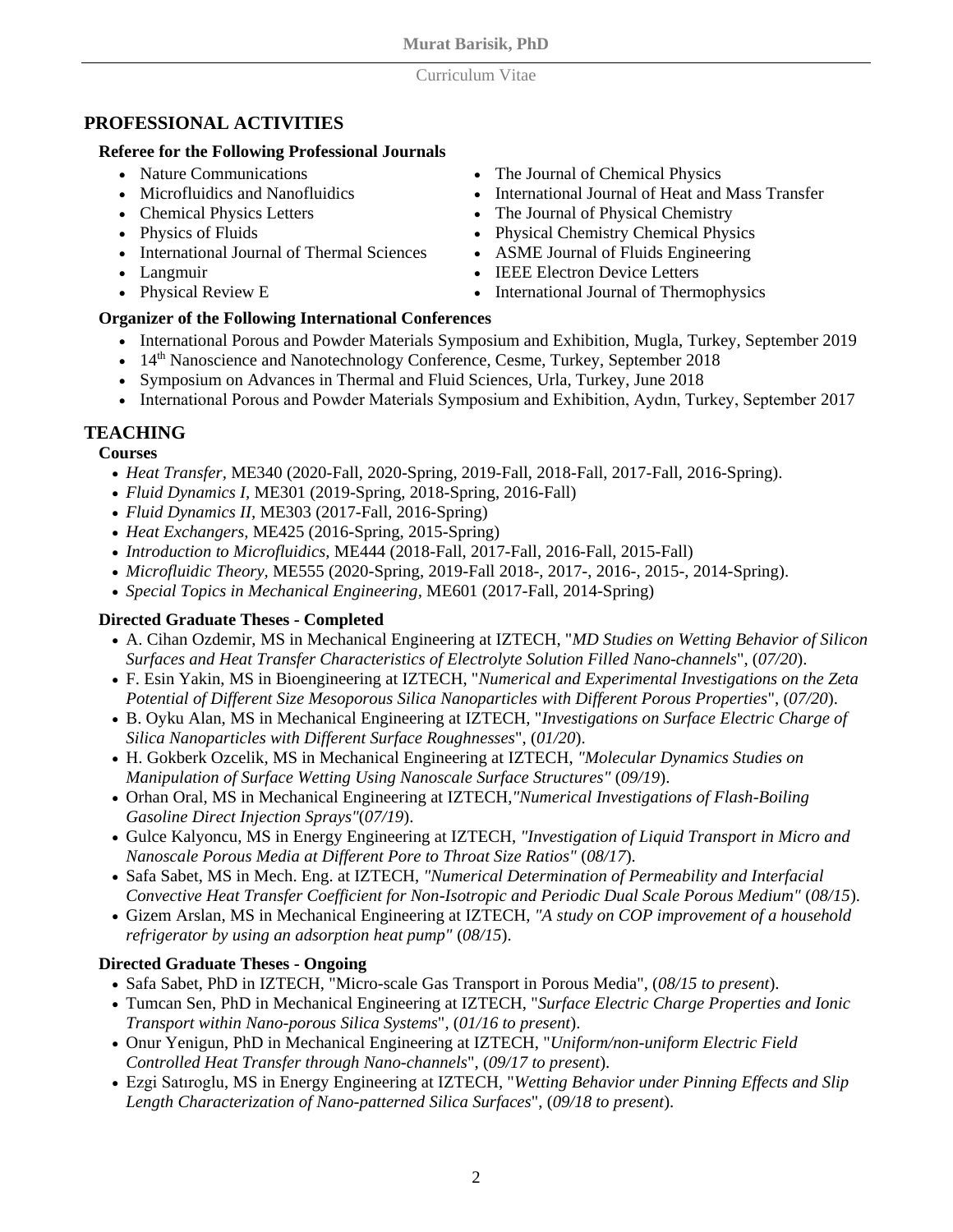### Curriculum Vitae

- Deniz Timur, MS in Mechanical Engineering at IZTECH, "*Electric Field Controlled Nano-mechanics of Water filled Graphene Nano-channels*", (*09/19 to present*).
- Celal Can Ozen, MS in Mechanical Engineering at IZTECH, "*Effect of Nano-scale Patterns on Heat Transfer through Silica Nano-channels*", (*09/18 to present*).
- Oyku Alan, PhD in Mechanical Engineering at IZTECH, "*Electrokinetic Interactions of Mesoporous Silica Particles in Nano-systems*", (*01/20 to present*).

# **Co-advised Graduate Theses - Completed**

- Truong Quoc Vo, PhD in University of Ulsan Korea, "*Near-surface viscosity effects on capillary rise of water in nanotubes*", (*01/15 to 06/18*).
- Alper Tunga Celebi, PhD in Southern Methodist University USA, "*Molecular Dynamics Studies on Nanoscale Confined Liquids* ", (*09/14 to 05/18*).
- Chinh Thanh Nguyen, MS in University of Ulsan Korea, "Wetting of chemically heterogeneous striped surfaces: Molecular dynamics simulations", (*01/14 to 06/16*).
- An Truong Pham, MS in University of Ulsan Korea, "*Interfacial thermal resistance between the graphene-coated copper and liquid water*", (*01/12 to 06/14*).

# **RESEARCH**

# **Externally Funded Research Projects**

- 1. "Preparation of Monolithic Silica Aerogels as Novel, Super-insulating Materials Characterization of Thermal Conductivity Coefficients with Experiments and Molecular Simulations," N. Gizli (PI), **M Barisik (co-PI)**, TUBITAK-1001, *\$250,000* (*under review*).
- 2. "Development of innovative approaches for joining structural components in aerospace applications, characterization of their environmental durability and mechanical performance," M Tanoglu (PI), **M Barisik (co-PI)**, E. Aktas (co-PI), *collaborating with Turkish Aerospace Industries* TUBITAK-1003, 218M701, *\$450,000* (*11/19 to present*).
- 3. "Characterization of Surface Electric Charges and Electrostatic Force Interactions of Mesoporous Silica Particles," **M Barisik (PI)**, TUBITAK-1001, 118M710, *\$120,000* (*11/18 to present*).
- 4. "Wetting and Flow Control using Biomimicked Nano Surface Structures," **M Barisik (PI)**, TUBITAK-3501, *Carrier Award,* 217M460, *\$100,000* (*05/18 to 08/20*).
- 5. "Wetting and Heat Transfer Control at Nanoscale," **M Barisik (PI)**, Outstanding Young Scientist program of the Turkish Academy of Sciences, *\$25,000* (TUBA-GEBIP-2017), (*11/17 to 06/20*).
- 6. "Molecular Level Investigation of Nano-Scale Gas Flows," **M Barisik (PI)**, EU Marie-Curie COFUND under Grant No:115C026 *\$200,000* (*04/15 to 02/18*).
- 7. "Efficiency Increase of a Household Refrigerator by Using Adsorption Bed Type Heat Pump," **M Barisik (PI)**, Turkish Ministry of Science, Industry and Technology (SAN-TEZ) under Grant No: 0290.STZ.2013-2, *\$50,000* (*04/15 to 09/15*).
- 8. "Molecular Modeling of Silicon/Water Interface," **M Barisik (PI)**, Extreme Science and Engineering Discovery Environment (XSEDE) under Grant No: TG-CTS130001 *1M CPU hours* (*10/12 to 10/13*).

# **Internally Funded Research Projects**

- 1. "Characterization of Gas Flow in Micro/nano-pororus Systems with Dual Porosity" **M Barisik (PI)**, IZTECH IYTE0245, *\$1,500* (*10/18 to 05/20*).
- 2. "Modeling of the Variation in Surface Charge Density by the Size of Bio-inspired Surface Structures" **M Barisik (PI)**, IZTECH 2017IYTE57, *\$1,000* (*05/18 to 01/20*).
- 3. "Modeling of the Variation in Surface Charge Density of Micro/nano-scale Channels by the Channel Height and Length" **M Barisik (PI)**, IZTECH 2017IYTE49 *\$800* (*05/18 to 01/20*).
- 4. "Theoretical Investigation of Micro/nano Liquid Flows" **M Barisik (PI)**, 2016IYTE26 *\$1,000* (*06/16 to 12/16*).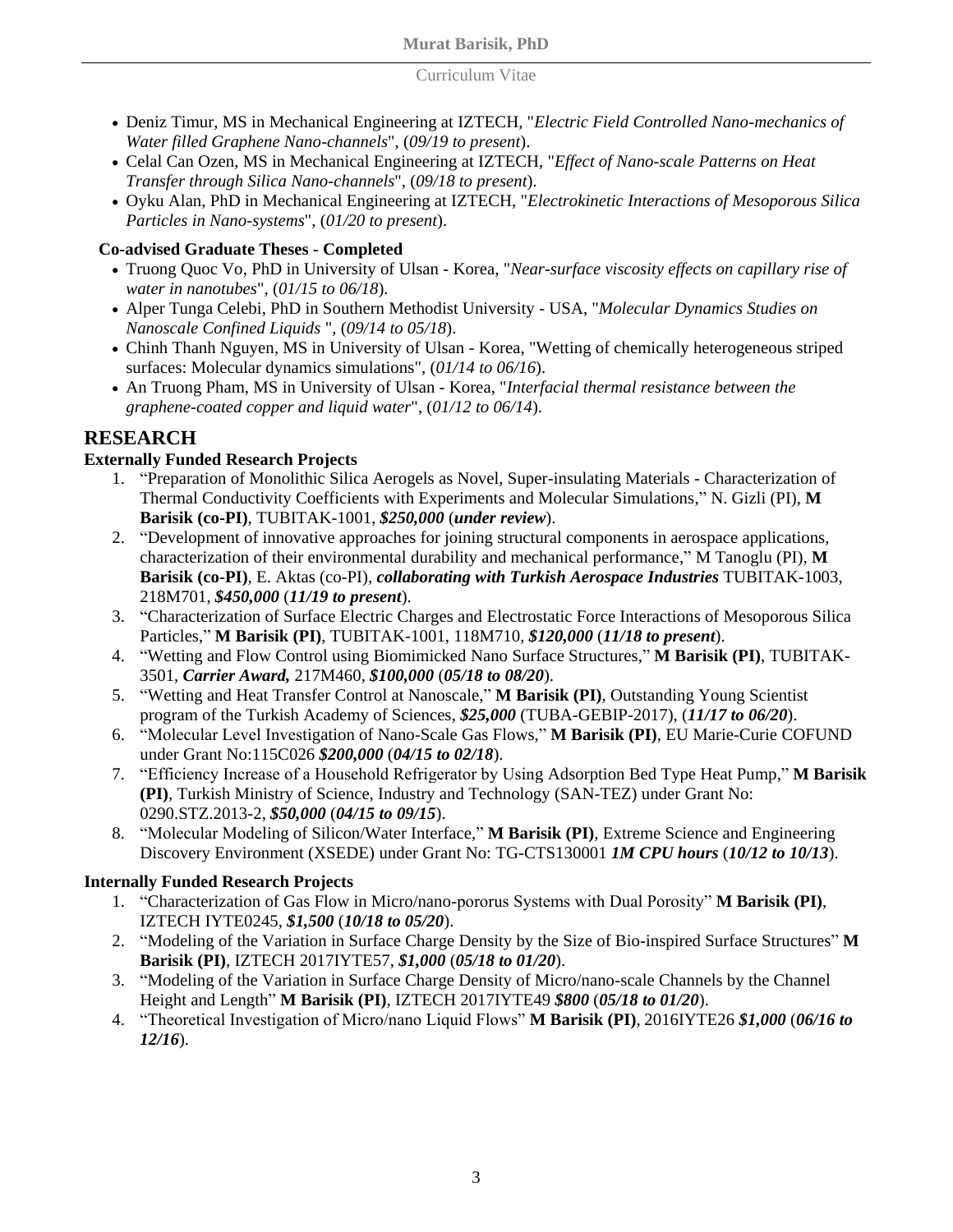#### Curriculum Vitae

## **Book Chapters**

- 1. **Barisik M**, Beskok A (2016) Interface Resistance and Thermal Transport in Nano-Scale Confined Liquids. Microscale and Nanoscale Convective Heat Transfer: Concepts, Analysis, and Applications, CRC Taylor and Francis, *opening chapter and cover design*.
- 2. Mobedi M, **Barisik M**, Nakayama A (2016) Characterization of Volume-averaged Transport Properties for Micro-scale Porous Media at Slip-flow Regime. Microscale and Nanoscale Convective Heat Transfer: Concepts, Analysis, and Applications, CRC Taylor and Francis.
- 3. Beskok A, **Barisik M** (2015) Molecular Dynamics Studies on Nanoscale Gas Transport. Encyclopedia of Microfluidics and Nanofluidics, Springer.

## **Journals**

Articles are categorized according to research field.

## *Nano-scale Gas Transport (NGT):*

J-NGT10 Sabet S, **Barisik M** (2020) Characterization of Gas Permeability in Dual Scale Micro/Nano-Porous Media by an Extended Kozeny-Carman-Klinkenberg Model. Physics of Fluids, *ready to submit*.

- J-NGT9 Sabet S, **Barisik M**, Mobedi M, Beskok A (2019) An Extended Kozeny-Carman-Klinkenberg Model for Gas Permeability in Micro/Nano-Porous Media. Physics of Fluids, 31:112001.
- J-NGT8 Kalyoncu G**, Barisik M** (2016) The extended Graetz problem for micro-slit geometries; analytical coupling of rarefaction, axial conduction and viscous dissipation. Int. J. of Therm. Sci., 110: 261–269.
- J-NGT7 **Barisik M**, Beskok A (2016) 'Law of the Nano-Wall' in Nano-Channel Gas Flows. Microfluidics Nanofluidics, 20(3): 46.
- J-NGT6 **Barisik M**, Beskok A (2015) Molecular Free Paths in Nano-Scale Gas Flows. Microfluidics Nanofluidics, 18(5-6):1365-1371.
- J-NGT5 **Barisik M**, Yazicioglu AG, Cetin B, Kakac S (2015) Analytical Solution of Thermally Developing Microtube Heat Transfer Including Axial Conduction, Viscous Dissipation, and Rarefaction Effects. International Communications in Heat and Mass Transfer, 67: 81–88.
- J-NGT4 **Barisik M**, Beskok A (2014) Scale Effects in Gas Nano Flows. Physics of Fluids, 26:052003.
- J-NGT3 **Barisik M**, Beskok A (2012) Surface–Gas Interaction Effects on Nanoscale Gas Flows. Microfluidics Nanofluidics,13(5):789–798.
- J-NGT2 **Barisik M**, Beskok A (2011) Molecular Dynamics Simulations of Shear Driven Gas Flows in Nano-Channels. Microfluidics Nanofluidics, 11(5):611–622.
- J-NGT1 **Barisik M**, Kim B, BeskokA (2010) Smart Wall Model for Molecular Dynamics Simulations of Nanoscale Gas Flows. Communications in Computational Physics7:977–993.

## *Nano-scale Heat Transfer (NHT):*

- J-NHT12 Ozdemir AC, **Barisik M** (2020) Ionic Concentration Effects on Thermal Resistance at the Water/Silicon Interface. International Journal of Heat and Mass Transfer, *ready to submit*.
- J-NHT11 Yenigün O, **Barisik M** (2020) Local Heat Transfer Control using Liquid Dielectrophoresis at Graphene/Water Interfaces. International Journal of Heat and Mass Transfer, *under review*.
- J-NHT10 Yenigün O, **Barisik M** (2019) Electric Field Controlled Heat Transfer through Silicon and Nanoconfined Water. Nanoscale and Microscale Thermophysical Engineering, 23:304-316.
- J-NHT9 Yenigün O, **Barisik M** (2019) Effect of nano-film thickness on thermal resistance at water/silicon interface. International Journal of Heat and Mass Transfer, 134, 634-640.
- J-NHT8 Sabet S, Mobedi M, **Barisik M**, Nakayama A (2018) Heat Transfer Enhancement by Aligned Solid Blocks with Intraparticle Parallel Pores. Int. J. of Num. Met. for Heat&Fluid Flow, 28(11):2716-2733.
- J-NHT7 Pham TA, **Barisik M**, Kim BH (2016) Interfacial Thermal Resistance between The Graphene-Coated Copper and Liquid Water. Int. J. of Heat and Mass Transfer, 97: 422–431.
- J-NHT6 Vo T, **Barisik M**, Kim BH (2016) Atomic Density Effects on Temperature Characteristics and Thermal Transport at Grain Boundaries through a Proper Bin Size Selection. Phys.Rev. E,144,194707.
- J-NHT5 Pham TA, **Barisik M**, Kim BH (2014) Molecular Dynamics Simulations of Kapitza Length for Argon-Silicon and Water-Silicon Interfaces. Int. J. of Precision Eng. and Manuf.,15(2):323-329.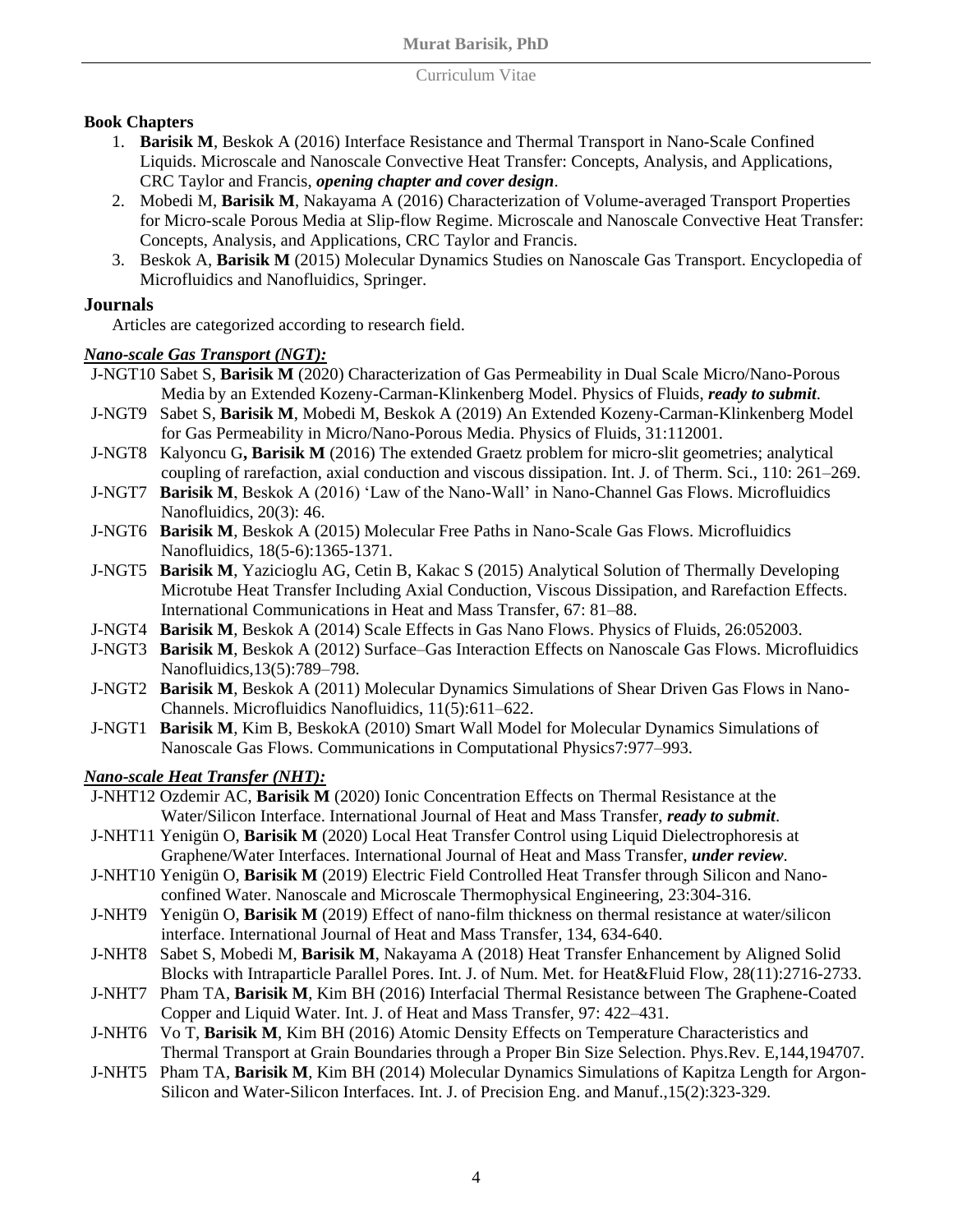#### Curriculum Vitae

- J-NHT4 Pham TA, **Barisik M**, Kim BH (2013) Pressure Dependence of Kapitza Resistance at Gold/Water and Silicon/Water Interfaces. Journal of Chemical Physics, 139:244702.
- J-NHT3 **Barisik M**, Beskok A (2013) Temperature Dependence of Thermal Resistance at the Water/Silicon Interface. International Journal of Thermal Sciences, 77:47–54.
- J-NHT2 **Barisik M**, Beskok A (2012) Boundary Treatment Effects on Molecular Dynamics Simulations of Interface Thermal Resistance. Journal of Computational Physics, 231:7881–7892.
- J-NHT1 Shi Z, **Barisik M**, Beskok A (2012) Molecular dynamics modeling of thermal resistance at argongraphite and argon-silver interfaces. International Journal of Thermal Sciences,59:29–37.

## *Nano-scale Surface Wetting (NSW):*

- J-NSW6 Ozcelik GH, Satiroglu E, **Barisik M** (2020) Size Dependent Influence of the Contact Line Pinning on Wetting of Nano-textured/patterned Silica Surfaces. Nanoscale, doi.org/10.1039/D0NR05392A.
- J-NSW5 Ozcelik GH, Ozdemir AC, Kim B, **Barisik M** (2020) Wetting of Single Crystalline and Amorphous Silicon Surfaces: Effective Range of Intermolecular Forces for Wetting. Mol. Sim., 46 (3), 224-234
- J-NSW4 Ozcelik GH, Sozen Y, H Sahin, **Barisik M** (2020) Parametrizing Nonbonded Interactions between Silica and Water from First Principles. Applied Surface Science, 504, 144359.
- J-NSW3 **Barisik M** (2018) Modelling Wetting Behavior of Silica Surfaces by Molecular Dynamics. Journal of The Faculty of Engineering and Architecture of Gazi University, 33(1), 337-344.
- J-NSW2 Nguyen CT, **Barisik M**, Kim BH (2018) Wetting of Chemically Heterogeneous Striped Surfaces: Molecular Dynamics Simulations. AIP Advances, 8, 065003.
- J-NSW1 **Barisik M**, Beskok A (2013) Wetting Characterization of Silicon (1,0,0) Surface. Molecular Simulation, 39(9):700–709. *Selected as the cover article*.

## *Nano-scale Liquid Transport (NLT):*

- J-NLT7 Sen T, **Barisik M** (2020) Non-Newtonian Electrokinetic Effects on the Navier-Stokes Solution of Pressure Driven Nano-channel Slip Flows, Journal of Fluid Mechanics, *ready to submit*.
- J-NLT6 Sen T, **Barisik M** (2020) Slip Effects on Ionic Current of Viscoelectric Electroviscous Flows through Different Length Nanofluidic Channels, Langmuir, 36(31):9191–9203. *Selected as the cover art*.
- J-NLT5 Celebi AT, **Barisik M**, Beskok A (2018) Surface charge-controlled transport of water in graphene nano-channels. Microfluidics Nanofluidics, 22(1):7.
- J-NLT4 Celebi AT, **Barisik M**, Beskok A (2017) Electric field-controlled transport of water in graphene nanochannels. The Journal of Chemical Physics, 147(16):164311.
- J-NLT3 Kalyoncu G**, Barisik M** (2017) Analytical solution of micro-/nanoscale convective liquid flows in tubes and slits. Microfluidics Nanofluidics, 21(9):147.
- J-NLT2 Vo T, **Barisik M**, Kim BH (2015) Near Surface Viscosity Effects on Capillary Rise of Water in Nanotubes. Physical Review E, 92, 053009.
- J-NLT1 **Barisik M**, Beskok A (2011) Equilibrium Molecular Dynamics Studies on Nanoscale-confined Fluids. Microfluidics Nanofluidics, 11(3):269-282.

## *Nano-scale Electrokinetic Phenomena (NEP):*

- J-NEP9 Alan O, **Barisik M** (2020) Size Dependent Temperature Effects on the Surface Charge Properties of Silica Nanoparticles with Various Surface Patterns/Roughness, Physical Chemistry Chemical Physics, *under review*.
- J-NEP8 Yakin FE, **Barisik M**, Sen T (2020) Pore Size and Porosity Dependent Zeta Potentials of Mesoporous Silica Nanoparticles, Journal of Physical Chemistry C, 124(36),19579-19587.*Selected as the cover art*.
- J-NEP7 Alan O, **Barisik M**, Ozcelik GH (2020) Roughness Effects on Surface Charge Properties of Silica Nanoparticles, Journal of Physical Chemistry C, 124 (13), 7274-7286.
- J-NEP6 Sen T, **Barisik M** (2019) Pore connectivity effects on the internal surface electric charge of mesoporous silica, Journal of Colloid and Interface Science, 297, 10:1365–1373.
- J-NEP5 Ozcelik GH, **Barisik M** (2019) Surface Charge of Nano-patterned Silica Surfaces. Physical Chemistry Chemical Physics, 21:7576-7587.
- J-NEP4 Sen T, **Barisik M** (2019) Internal surface electric charge characterization of mesoporous silica. Nature Scientific Reports, 9(1), 137.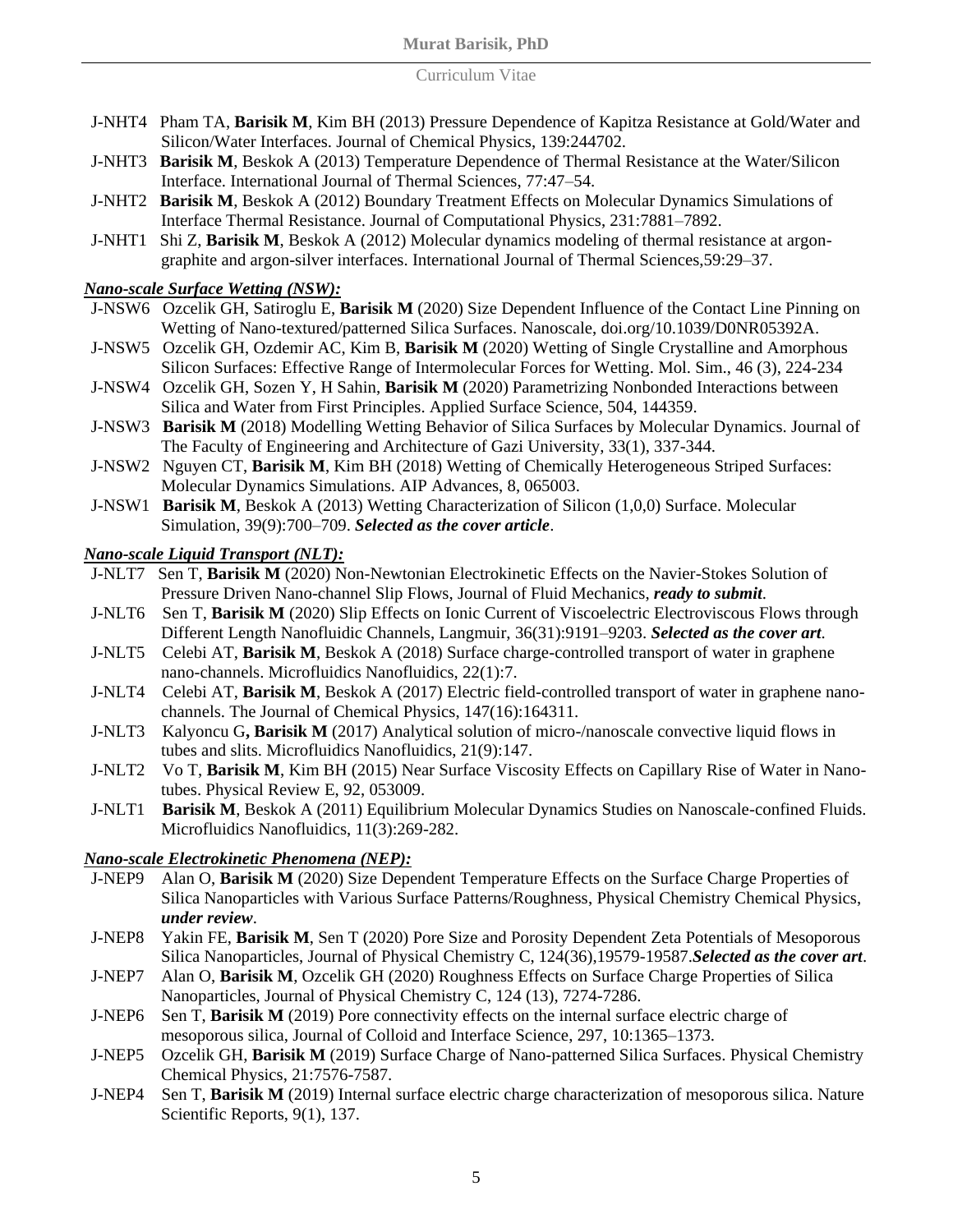#### Curriculum Vitae

- J-NEP3 Sen T, **Barisik M** (2018) Size Dependent Surface Charge Properties of Silica Nano-Channels: Double Layer Overlap and Inlet/Outlet Effects. Physical Chemistry Chemical Physics, 20:16719-16728.
- J-NEP2 Atalay S, **Barisik M**, Qian S, Beskok A (2014) Surface Charge of a Nanoparticle Interacting with a Flat Substrate, Journal of Physical Chemistry C, 118(20):10927–10935.
- J-NEP1 **Barisik M**, Atalay S, Qian S, Beskok A (2014) Size dependent surface charge properties of silica nanoparticles. Journal of Physical Chemistry C, 118(4):1836–1842.

## **Conference Proceedings**

- 1. **Barisik M** (2016) Molecular Modeling of Force Driven Gas Flows in Nano-channels. 9<sup>th</sup> International Conference on Computational Fluid Dynamics, ICCFD9-2016-284.
- 2. **Barisik M**, Shi Z, Beskok A (2012) Heat Conduction and Interface Thermal Resistance in Liquid Argon Filled Silver and Graphite Nanochannels. ASME 3<sup>th</sup> Micro/Nanoscale Heat & Mass Transfer International Conference, doi:10.1115/MNHMT2012-75231.
- 3. **Barisik M**, Beskok A (2011) MD Simulations of Nano-Scale Gas Flows: A Case Study of Couette Flow at Kn=10. 27<sup>th</sup>AIP Conference Proceedings, 1333:707–711, doi:10.1063/1.3562729.

# **Invited Talks**

- 1. **Barisik M** (2021) "Law of the Nano-wall" in Nano-channel Gas Flows, The 32nd International Symposium on Rarefied Gas Dynamics, Seoul, South Korea, July.
- 2. **Barisik M** (2018) Calculating and Modeling Micro/nano-scale Effects in Fluid Transport, 2018 Symposium on Advances in Thermal and Fluid Sciences, Urla, Turkey, June.
- 3. **Barisik M** (2018) Molecular Level Investigation of Nanoscale Interface Thermal Resistance, 7<sup>th</sup> Condense Matter Physics Meeting, Urla, Turkey, Nisan.
- 4. **Barisik M** (2017) Molecular Level Investigation of Nanoscale Interface Thermal Resistance, Recent Progress in the Physics of Thermal Transport, Urla, Turkey, June.
- 5. **Barisik M** (2017) Molecular Level Investigation of Nanoscale Interface Thermal Resistance, Sabanci University, Istanbul, Turkey, June.

## **Conference Presentations**

- 1. Satiroglu E, **Barisik M** (2019) Molecular Dynamic Studies on Wetting Behavior of Nanopatterned Surfaces, Int. Porous and Powder Mat. Symp. and Exhib., Marmaris, Turkey, October.
- 2. Alan O, **Barisik M** (2019) Surface Condition Effects On Electric Charge of Mesoporous Silica Nanoparticles, Int. Porous and Powder Mat. Symp. and Exhib., Marmaris, Turkey, October.
- 3. Yakin FE, Sen T, **Barisik M** (2019) The numerical investigation of surface charge of mesoporous silica nanoparticles, 6th Prague-Weizmann Summer school Advanced Drug Discovery, Prague, July.
- 4. Yenigun O, **Barisik M** (2019) Effect of Electric Field on Interfacial Thermal Resistance Between Silicon and Water at Nanoscales, 6<sup>th</sup> International Conference on Heat Transfer and Fluid Flow, Lisbon, Portugal, August. *Best Paper Award.*
- 5. **Barisik M**, Sabet S, Beskok A (2019) Gas Permeability in Micro/Nano-Porous Media: An extended Kozeny-Carman-Klinkenberg Model, Interpore 2019, Valencia, Spain, May.
- 6. **Barisik M**, Sen T (2019) Surface electric charge inside mesoporous silica at different pore sizes and porosities, Interpore 2019, Valencia, Spain, May.
- 7. **Barisik M** (2018) Calculating and Modeling Micro/nano-scale Effects in Fluid Transport, 14<sup>th</sup> Nanoscience and Nanotechnology Conference, Cesme, Turkey, September.
- 8. Alan BO, **Barisik M** (2018) Surface Charge Properties of Mesoporous Silica Nanoparticles, 14<sup>th</sup> Nanoscience and Nanotechnology Conference, Cesme, Turkey, September.
- 9. Yenigun O, **Barisik M** (2018) MD Studies on Thermal Resistance Between Water and Silicon Nanofilms with Different Thicknesses, 14<sup>th</sup> Nanoscience and Nanotechnology Conference, Cesme, Turkey.
- 10. Sen T, **Barisik M** (2018) Characterization of Surface Charge Properties Inside Mesoporous Silica, 14<sup>th</sup> Nanoscience and Nanotechnology Conference, Cesme, Turkey, September.
- 11. **Barisik M**, Sen T (2018) Electrical Double Layer Overlap and Inlet/Outlet Effects on Charge of Silica Nanochannels. ASME16<sup>th</sup> International Conference on Nano/Micro/Minichannels, Dubrovnik, Croatia.